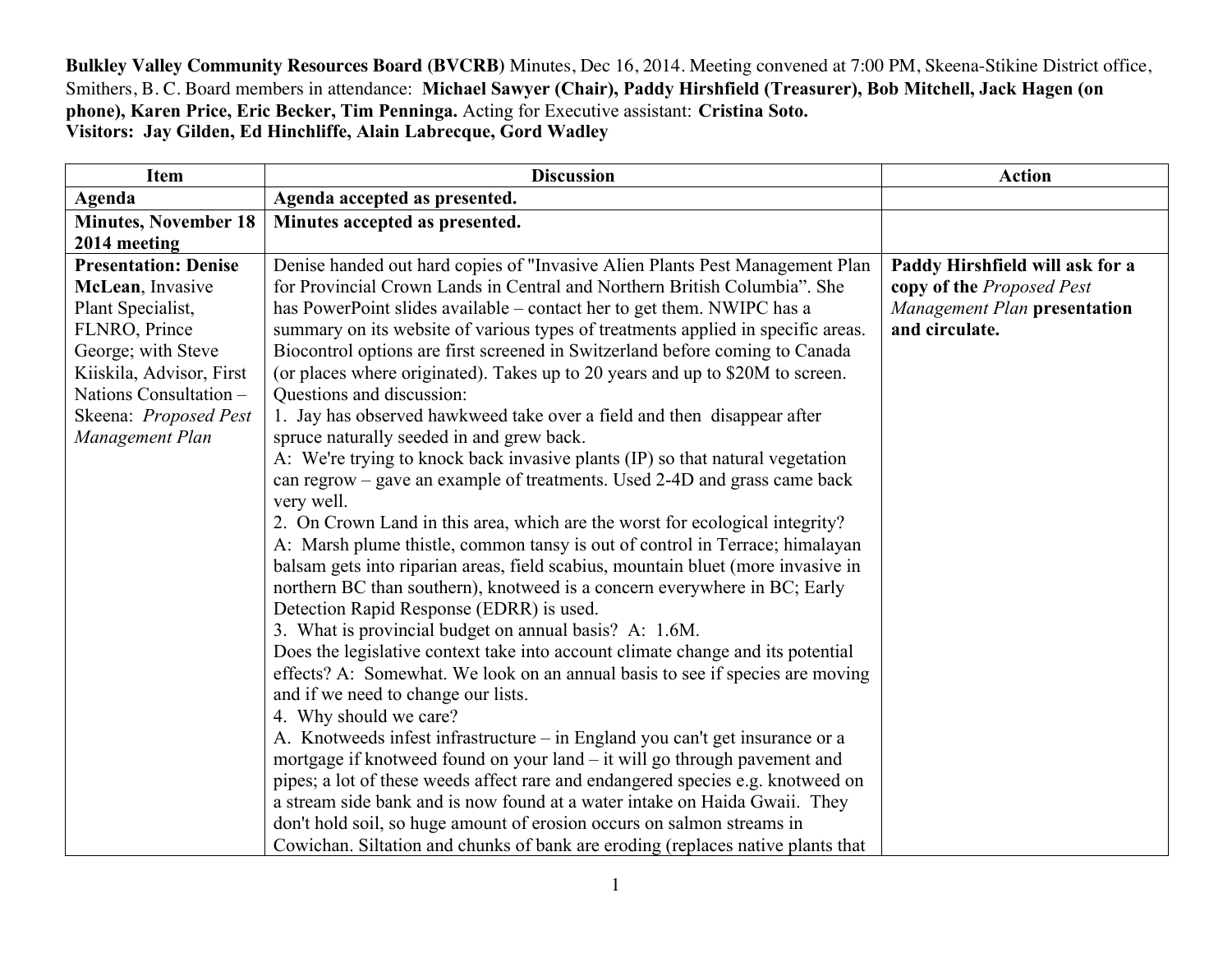| Item                     | <b>Discussion</b>                                                                                            | <b>Action</b> |
|--------------------------|--------------------------------------------------------------------------------------------------------------|---------------|
|                          | would hold the soil) and with little nutrition in its leaves it sucks nutrition into                         |               |
|                          | its roots and leaves canes behind; hawkweed is not palatable to livestock, so it                             |               |
|                          | is reducing forage (also applies to elk); rare south facing grassy ecosystems will                           |               |
|                          | be affected.                                                                                                 |               |
|                          | 5. Is there monitoring?                                                                                      |               |
|                          | A: Yes, NWIPC carries out monitoring of all their treatments (10% of our                                     |               |
|                          | treatments).                                                                                                 |               |
|                          | 6. Who is legally responsible?                                                                               |               |
|                          | A: The applicator, who has a provincial license that can be pulled.                                          |               |
|                          | 7. How many licenses have been pulled lately?                                                                |               |
|                          | A: The Ministry of Environment has pesticide officers but they have been                                     |               |
|                          | reduced in numbers too.                                                                                      |               |
|                          | 8. What is the state of affairs of invasive plants? Where can we go to get a<br>sense of this?               |               |
|                          | A: We're winning in some cases, with EDRR. We lost the battle for hawkweed.                                  |               |
|                          | It overtook without us realizing it. Except in the far north $-$ we still have a                             |               |
|                          | chance e.g. Cassiar Region.                                                                                  |               |
|                          | 9. Where do you think public education is at compared to where it should be?                                 |               |
|                          | It seems that very few instances are reported.                                                               |               |
|                          | A: There is a toll free weed hotline. It is very well represented with calls from                            |               |
|                          | the Bulkley Area. There is always more room for more education. We have a                                    |               |
|                          | Facebook page and website. We have a plant sale with the Genealogical                                        |               |
|                          | society. We are making more news with invasive animal species.                                               |               |
|                          | <b>Potential action item:</b> Steve is willing to do a talk on invasive species here.                        |               |
|                          | 10. Where do people go to learn about the chemicals and the ecological impact                                |               |
|                          | of these (for the public not the primary literature)? i.e., which are higher risk                            |               |
|                          | ecologically, and what are potential impacts.                                                                |               |
|                          | A: Contact Denise for the pesticide specialist for the province:                                             |               |
|                          | denise.mclean@gov.bc.ca                                                                                      |               |
|                          | 11. What do you do in no herbicide zones if you have a highly invasive plant?                                |               |
|                          | A: Hand pull it repeatedly.                                                                                  |               |
|                          |                                                                                                              |               |
| <b>Action items from</b> | 1. All Board members will forward any additional comments on the Telkwa WHA response letter to Karen         |               |
| <b>November 18, 2014</b> | Price so that the draft letter can be finalised.                                                             |               |
| meeting                  | Comments on the draft have been incorporated. Board members agree to send letter as is.                      |               |
|                          | • Action: Karen Price will finalize Telkwa WHA response letter and e-mail to Jocelyn and Len, with copies to |               |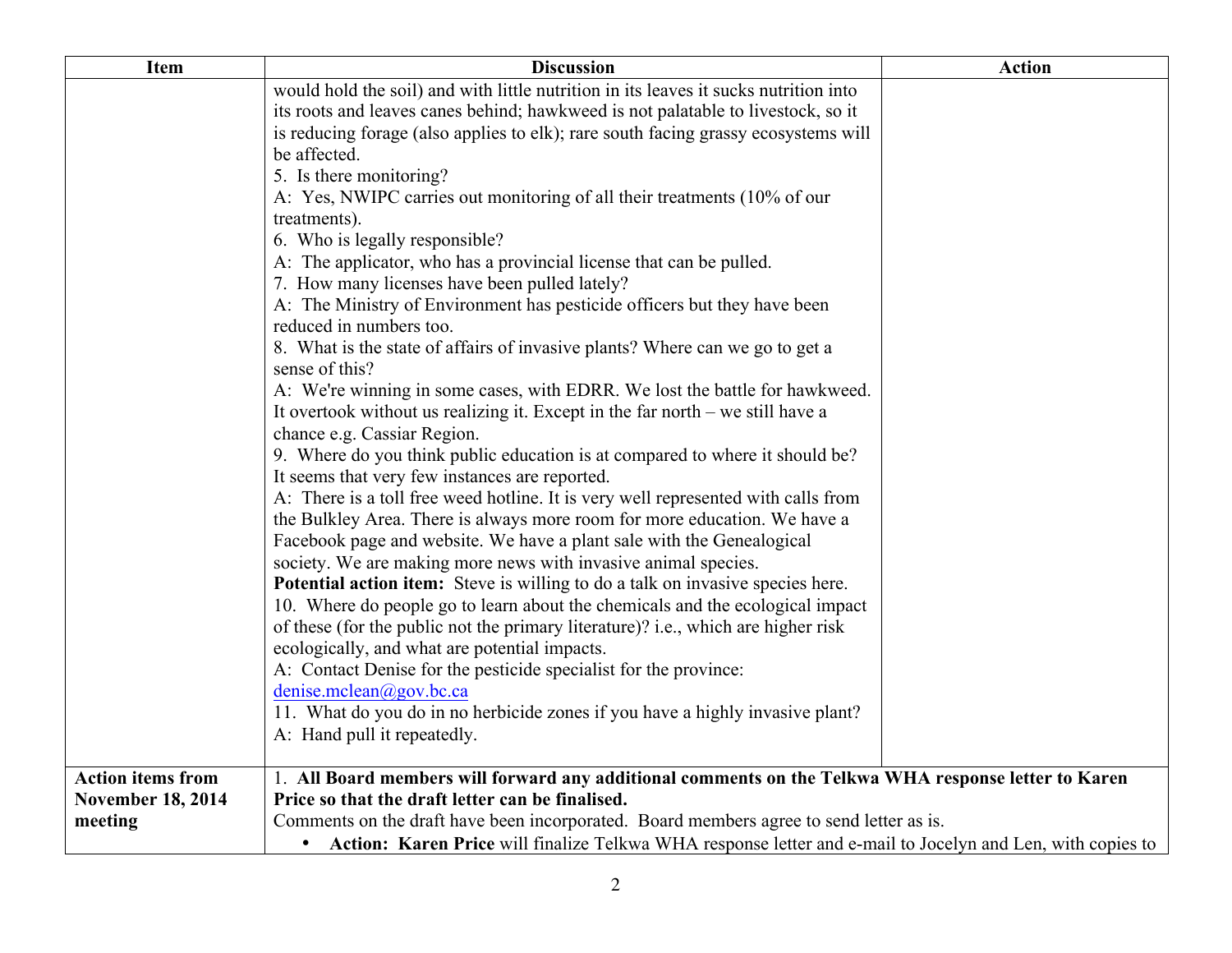| <b>Item</b> | <b>Discussion</b>                                                                                                                                                                                                                                                                                                                                                                                                                                                                                                                                                                                                                                                                                                                                                                                                                                                                                                                                                                                                                                                                                                     | <b>Action</b> |  |
|-------------|-----------------------------------------------------------------------------------------------------------------------------------------------------------------------------------------------------------------------------------------------------------------------------------------------------------------------------------------------------------------------------------------------------------------------------------------------------------------------------------------------------------------------------------------------------------------------------------------------------------------------------------------------------------------------------------------------------------------------------------------------------------------------------------------------------------------------------------------------------------------------------------------------------------------------------------------------------------------------------------------------------------------------------------------------------------------------------------------------------------------------|---------------|--|
|             | the Board and Eamon, Tony Pesklevits, and Jevan.<br>2. Paddy Hirshfield will prepare a template funding application letter and approach groups for funding. He<br>would like to reframe it as a 3 year budget. Board comments: achievements such as summer RAMP and work to<br>undertake the winter RAMP should be included; something like "advised on" preferred to "list of letters"; additional<br>contact information could be included; if a funder wants to fund a specific part of the program that could affect Board<br>mandate. Members agree to be ready to allow for specific contributions.<br>• Action: Edited funding application letter will be sent to the agreed upon list of potential funders.                                                                                                                                                                                                                                                                                                                                                                                                   |               |  |
|             | 3. Bob Mitchell will update the BVCRB website and Facebook page. FB page is up and running. Website is in<br>development. FB and websites are not effective unless they are kept up to date. Bob is keeping up with it – at least<br>once a month, ideally more. Board agrees to have a goal that by next meeting, 5 people will like the page. Additional<br>contact information needs to be on website other than just P.O. Box.<br>Action: Bob Mitchell will ensure that new contact information is added to the website and will meet with<br>Kirsteen Laing in January.                                                                                                                                                                                                                                                                                                                                                                                                                                                                                                                                          |               |  |
|             | 4. Tim Penninga will prepare a draft MOU with government based on Section 15 of the draft BVCRB Terms<br>of Reference. Karen Price will review, and then circulate to Board for comment. Reviewed what has been done<br>to date but this item will be re-tabled for next meeting. Board needs to remove the part of the TOR that talks about the<br>relationship with government and that will be the separate MOU.<br>Action: Board members will review the draft and provide comments via e-mail for discussion prior to the<br>$\bullet$<br>next meeting.<br>5. Mike Sawyer will follow up with Jeff Anderson regarding status of discussions with government. Board<br>members will be invited to any meetings that arise pertaining to these discussions. Mike Sawyer met with Jeff<br>Anderson; Jeff will introduce him to the key people he is to meet. This is critical to inform the MOU. Having our own<br>ideas ready is helpful and everyone agreed this draft MOU would then inform Mike's further discussion.<br>Action: Mike Sawyer will e-mail Jeff Anderson tonight and c.c. the Board.<br>$\bullet$ |               |  |
|             |                                                                                                                                                                                                                                                                                                                                                                                                                                                                                                                                                                                                                                                                                                                                                                                                                                                                                                                                                                                                                                                                                                                       |               |  |
|             | 6. Paddy Hirshfield will contact Rick Budhwa regarding renewal of MOU with BVRC, when funding has been<br>received. Paddy presented a draft MOU with BVRC. Board received FLNRO funding - \$3150, which has been<br>deposited with BVRC. MOU guides how \$ will be used, so important to finalize it. Board members want clarity about<br>what is received for the flat fee and the 10% charge.<br>Action: Board members will forward comments on draft MOU with BVRC to Paddy Hirshfield so he can<br>$\bullet$<br>incorporate them for the next meeting.                                                                                                                                                                                                                                                                                                                                                                                                                                                                                                                                                            |               |  |
|             | 7. Eric Becker will forward VRAM group minutes to BVCRB for review, when available. Complete prior to the<br>meeting.                                                                                                                                                                                                                                                                                                                                                                                                                                                                                                                                                                                                                                                                                                                                                                                                                                                                                                                                                                                                 |               |  |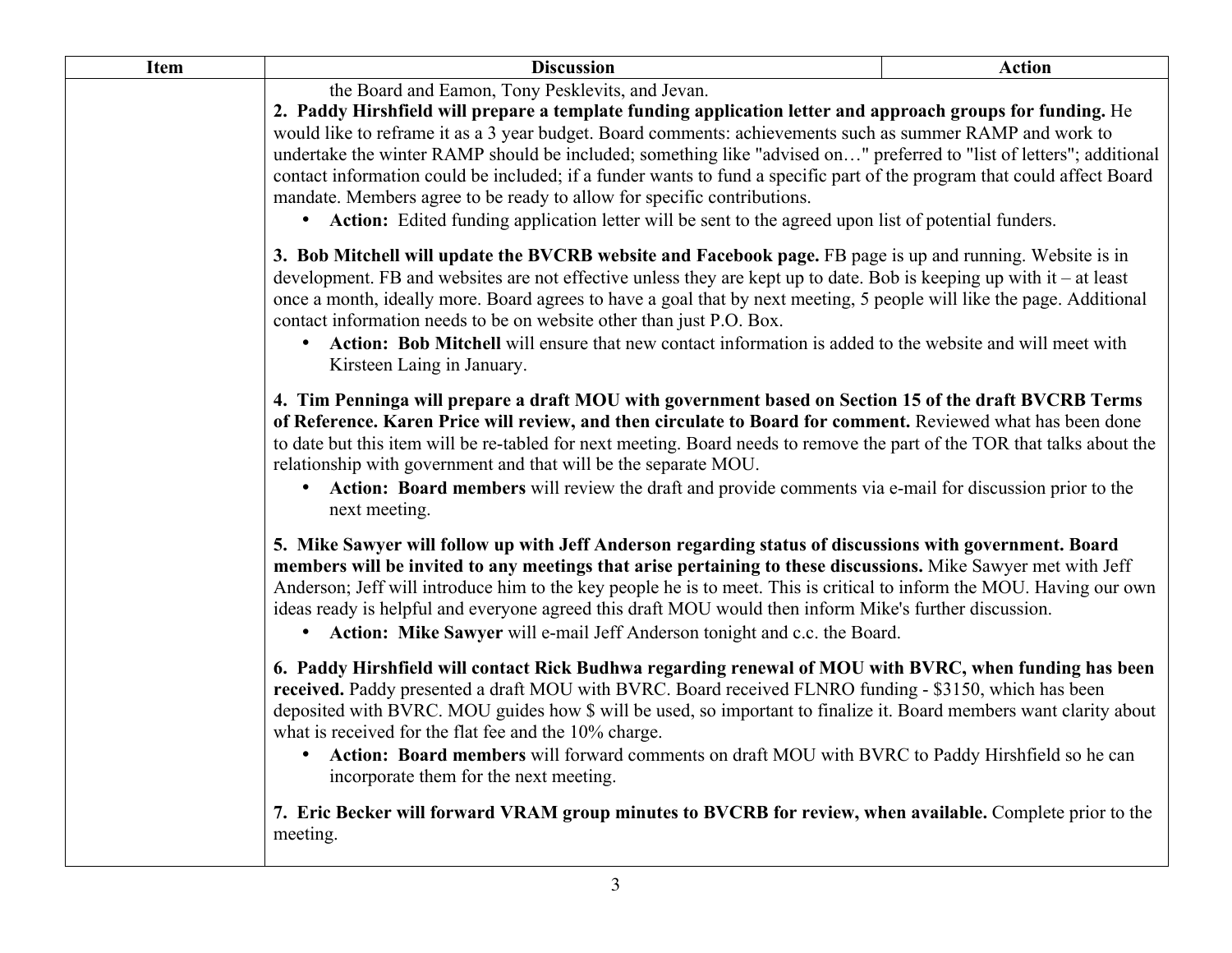| <b>Item</b>         | <b>Discussion</b>                                                                                                                                                                                                                                                                                                                                                                                                                                                                                                                                                                                                                                                                                                                                                                                                                                                                                                                                                                                                                                                                                                                                                                                                                                                                                                                                                                                                                                                                                                                                                   | <b>Action</b>                                                                                                                                                                                                                                                                                                                                                                                                                                                                                                                                                                                                                                                                                                                                                                                                                |  |  |
|---------------------|---------------------------------------------------------------------------------------------------------------------------------------------------------------------------------------------------------------------------------------------------------------------------------------------------------------------------------------------------------------------------------------------------------------------------------------------------------------------------------------------------------------------------------------------------------------------------------------------------------------------------------------------------------------------------------------------------------------------------------------------------------------------------------------------------------------------------------------------------------------------------------------------------------------------------------------------------------------------------------------------------------------------------------------------------------------------------------------------------------------------------------------------------------------------------------------------------------------------------------------------------------------------------------------------------------------------------------------------------------------------------------------------------------------------------------------------------------------------------------------------------------------------------------------------------------------------|------------------------------------------------------------------------------------------------------------------------------------------------------------------------------------------------------------------------------------------------------------------------------------------------------------------------------------------------------------------------------------------------------------------------------------------------------------------------------------------------------------------------------------------------------------------------------------------------------------------------------------------------------------------------------------------------------------------------------------------------------------------------------------------------------------------------------|--|--|
|                     | 8. Paddy Hirshfield will check if TransCanada and Spectra have responded on-line to BVCRB or other public<br>input. See $#9$ .                                                                                                                                                                                                                                                                                                                                                                                                                                                                                                                                                                                                                                                                                                                                                                                                                                                                                                                                                                                                                                                                                                                                                                                                                                                                                                                                                                                                                                      |                                                                                                                                                                                                                                                                                                                                                                                                                                                                                                                                                                                                                                                                                                                                                                                                                              |  |  |
|                     | made.                                                                                                                                                                                                                                                                                                                                                                                                                                                                                                                                                                                                                                                                                                                                                                                                                                                                                                                                                                                                                                                                                                                                                                                                                                                                                                                                                                                                                                                                                                                                                               | 9. The Board letters to TransCanada and Spectra will be copied to OGC (Oil and Gas Commission).<br>Jeff submitted our letters through the EA process. Those letters can be accessed through the EA Centre. Both gas<br>projects that the Board commented on already received EA certificates. They are included on a huge spreadsheet on<br>EAO table – the one for Trans Canada is 400 pages long. Each part of Board letter is placed in different sections.<br>Action: Paddy Hirshfield will forward the link with the EA response to members. Bob Mitchell will look at<br>the comments in the TransCanada project to share with Board since it is most likely to happen. <b>Bob</b> will look<br>for the letters that Jeff signed, and then <b>Paddy</b> will send the letters to the OGC since the decision is already |  |  |
|                     | 10. Paddy Hirshfield and Karen Price will prepare a correspondence tracking template in order to assess<br>outcomes, as a communication tool and for evaluating Board's effectiveness.<br>• Action: carry this item forward to the next meeting.<br>11. Tim Penninga will ask if TSA Technical Report can be released to the Board. Tim contacted appropriate<br>people. It is a public document. If Board wants to review it, there will be opportunity to respond to issues raised. Tim<br>suggests for a future meeting, Glen Buhr be invited for an hour. Members will be interested in % of particular<br>ecotypes to be harvested, in particular. Discuss with Glen: What is the decision and what does this mean?<br>Action: Tim Penninga will invite Glen Buhr to February meeting. Paddy Hirshfield will invite Ben<br>$\bullet$<br>Heemskerk to January meeting. FREP presentation will be scheduled for March.<br>12. Board members will review and comment on the draft BVCRB Terms of Reference, with the goal of<br>streamlining them. Addressed above.<br>13. Paddy will ask Terry Sullivan how the Board can best be kept updated on new development applications.<br>This is in the MOU. Terry Sullivan said, "send in periodic inquiries"; only a notion of potential website. Mike Sawyer<br>raised his involvement with the TC issue; Jeff is not too concerned about it.<br>14. Eric Becker will contact Marc Schuffert, Range Officer, to arrange a presentation on invasive plants.<br><b>DONE.</b> Presentation given earlier this meeting. |                                                                                                                                                                                                                                                                                                                                                                                                                                                                                                                                                                                                                                                                                                                                                                                                                              |  |  |
|                     |                                                                                                                                                                                                                                                                                                                                                                                                                                                                                                                                                                                                                                                                                                                                                                                                                                                                                                                                                                                                                                                                                                                                                                                                                                                                                                                                                                                                                                                                                                                                                                     |                                                                                                                                                                                                                                                                                                                                                                                                                                                                                                                                                                                                                                                                                                                                                                                                                              |  |  |
|                     |                                                                                                                                                                                                                                                                                                                                                                                                                                                                                                                                                                                                                                                                                                                                                                                                                                                                                                                                                                                                                                                                                                                                                                                                                                                                                                                                                                                                                                                                                                                                                                     |                                                                                                                                                                                                                                                                                                                                                                                                                                                                                                                                                                                                                                                                                                                                                                                                                              |  |  |
|                     |                                                                                                                                                                                                                                                                                                                                                                                                                                                                                                                                                                                                                                                                                                                                                                                                                                                                                                                                                                                                                                                                                                                                                                                                                                                                                                                                                                                                                                                                                                                                                                     |                                                                                                                                                                                                                                                                                                                                                                                                                                                                                                                                                                                                                                                                                                                                                                                                                              |  |  |
|                     |                                                                                                                                                                                                                                                                                                                                                                                                                                                                                                                                                                                                                                                                                                                                                                                                                                                                                                                                                                                                                                                                                                                                                                                                                                                                                                                                                                                                                                                                                                                                                                     |                                                                                                                                                                                                                                                                                                                                                                                                                                                                                                                                                                                                                                                                                                                                                                                                                              |  |  |
| <b>New Business</b> | Financial update. Board is working on getting additional funding.                                                                                                                                                                                                                                                                                                                                                                                                                                                                                                                                                                                                                                                                                                                                                                                                                                                                                                                                                                                                                                                                                                                                                                                                                                                                                                                                                                                                                                                                                                   |                                                                                                                                                                                                                                                                                                                                                                                                                                                                                                                                                                                                                                                                                                                                                                                                                              |  |  |
|                     | <b>Societies vs. Trusts</b>                                                                                                                                                                                                                                                                                                                                                                                                                                                                                                                                                                                                                                                                                                                                                                                                                                                                                                                                                                                                                                                                                                                                                                                                                                                                                                                                                                                                                                                                                                                                         | Paddy will provide information on                                                                                                                                                                                                                                                                                                                                                                                                                                                                                                                                                                                                                                                                                                                                                                                            |  |  |